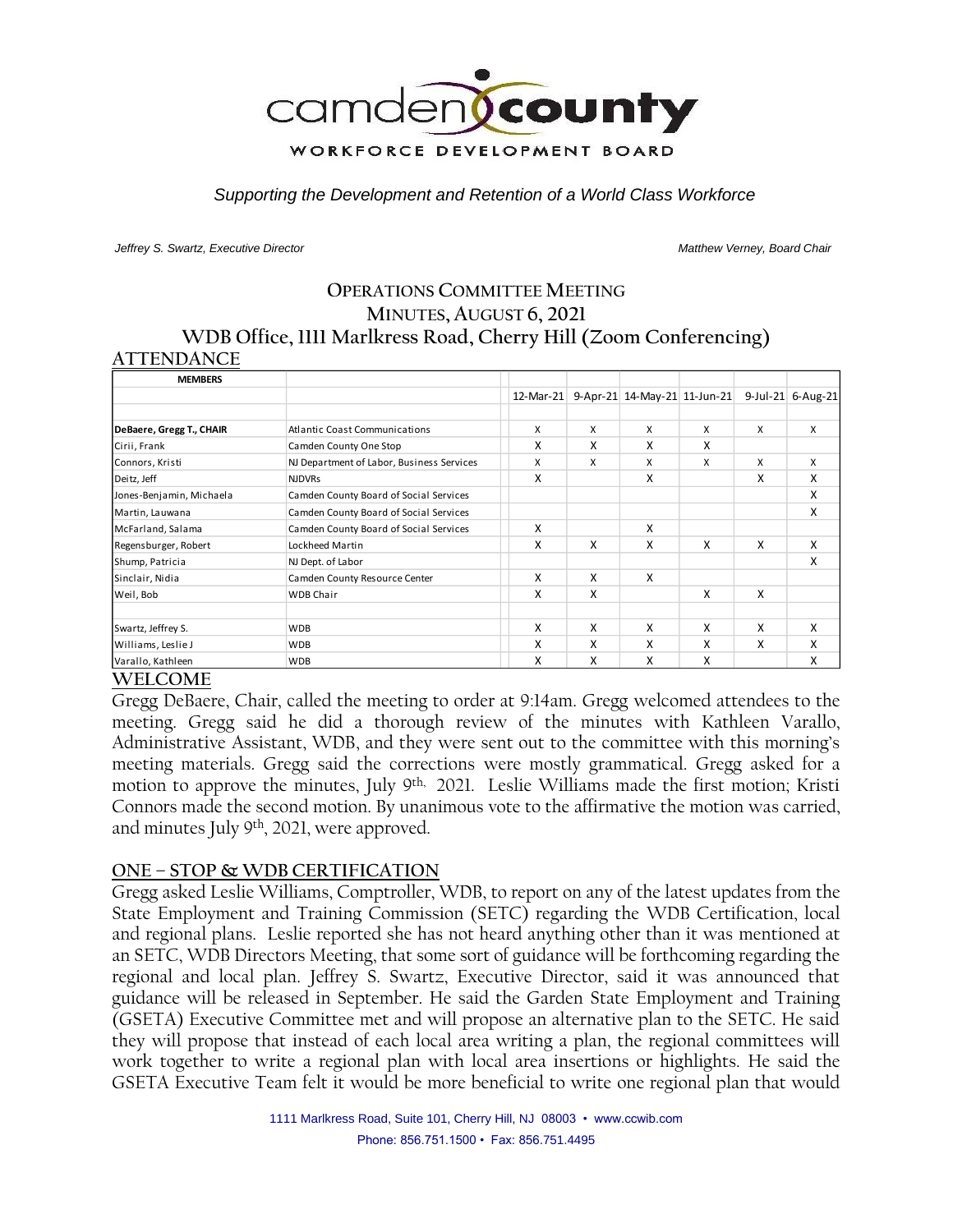include some of the best practice and initiatives in the local areas, rather than writing two separate plans. Gregg asked if both plans are required under the WIOA law. Jeff said the law requires a local and regional plan, but it does not say whether the local plan can be incorporated into the regional plan. Jeff will report back to the committee once a decision is made at the next SETC meeting in August.

He asked if there has been any state guidance released. Leslie reported there has been no further notification regarding the WDB Certification. The WDB will receive an official certification document, once approved. She said there has been no guidance released or notification of when the local or regional plan is due for submission.

## • ONE-STOP CAREER CENTER UPDATES

Gregg asked Jeff to report on messaging and signage, discussed at the last Operations meeting. It was discussed that signage and messaging be placed outside the One-Stop offices that clearly stated the absence of Unemployment (UI). Jeff said the GSETA Executive Committee is taking on the task of procuring signage for each of the local areas. Each local area will receive six signs. He said the signs will basically state that UI assistance is not available at this office. The sign will direct customers to the proper phone number or online access. The signs will be sandwich board type which can be folded and brought in or out easily at the start or close of business. He viewed the drafts and noted that GSETA will be covering the cost of signs for the local areas. Leslie said the signs are portable and can be taken in and out, so there won't be any problem with the lessor of the facility. Jeff said the key thing is that the message will be consistent and that was the biggest concern for all the local areas. The Committee discussed the signage and agreed that a consistent message is important since no official messaging has been released by the State. Gregg asked and Jeff confirmed the State is aware and all protocols were followed. He said a letter was sent and the State seemed appreciative of the lead GSETA is taking to address the concern.

Gregg asked if there were any updates about the QLess scheduling system. Kristi Connors, Manager, Employment Services, DOL, told Gregg to touch base with Frank Cirii. Gregg said he will defer to partner reports about interface concerns.

Gregg reviewed the agenda item regarding the approval process by the State Department of Education, to make the One-Stop, Learning Link, an official testing site for the HighSet and GED completion. As discussed in prior meetings, he said the One-Stop was informed the application will likely be approved later in the fall of this year

Gregg asked Jeff for updates about the County Business Action Plan and Incumbent Worker Training (IWT). Jeff said the committee is continuing to meet to work out the logistics and application process of IWT. The contracts have been reviewed by Theo Primas, Program Evaluator, WDB. The WDB will be assigning Camden County College as the liaison to employers. The College will meet with employers referred, who have interest in this type of training. The College will assess the needs of the employer, help them through the application process and provide the training. All applications will be approved by the WDB. Jeff is hoping the trainings will be geared toward warehouse and logistics as opposed to offering Microsoft Office computer classes. This was also expressed by the WDB Executive Committee and even some CDL training which is a very big demand area for employers. The Committee discussed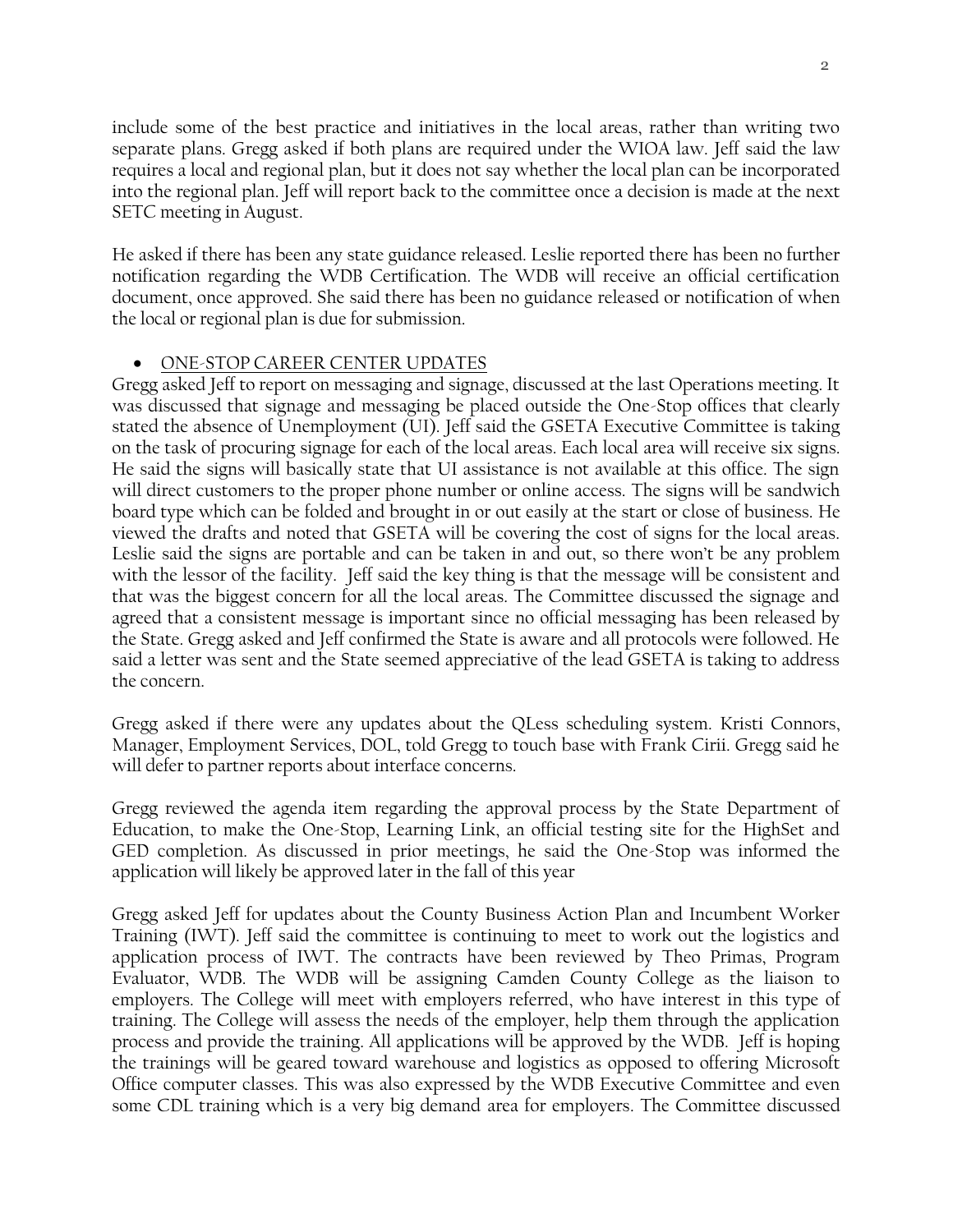outreach to the employers. All agreed that once the documents and processes are organized, outreach to employers can begin. Gregg asked if the State BSR's could get involved with promoting the program. Jeff said BSR's can promote and refer employers to the program, but these IWT contracts will be funded by the County, so they will be driven by the College, WDB, and One-Stop. Gregg said it is good the program is moving forward.

#### • SUMMER YOUTH EMPLOYMENT PROGRAM (SYEP)

Gregg asked Leslie to report on the Summer Youth Employment Program (SYEP). Leslie reported the SYEP is moving along with 29-30 active participants. They are getting ready to move into their fourth, two-week segment. Most of the participants are putting in their time and attendance to the work-readiness training, and most of the employers are very happy with their interns. She said it is all going well, and every year provides a learning experience about how to improve the program. Many participants applied from the southern part of the county, so she will look next year to engage more employers from that area. Gregg asked if participant data entry into the AOSOS system was completed. Leslie said participants are all keyed into the system. She spoke with Laurie Maguire, Manager, MIS, to confirm that all participants have been entered and assigned MIS ID numbers.

## • **BOARD OF SOCIAL SERVICES UPDATE**

It is the mission of the Camden County Board of Social Services to provide timely, efficient, costeffective delivery of social, medical, and economic programs in a compassionate and financially responsible manner. The Camden County Board of Social Services is accessible to disabled persons. (Follow the link for more information. [http://www.camdencounty.com/service/social](http://www.camdencounty.com/service/social-services/)[services/](http://www.camdencounty.com/service/social-services/)

Ms. L Martin reported for Salama McFarland, Case Management Administrator, Board of Social Services (BSS). Gregg asked if the Board was able to implement the QLess scheduling system. Ms. Martin said they are working out minor glitches mostly due to clients not knowing which buttons to push. Staff is simply transferring over misdirected inquiries to the right department. Gregg asked if the interface issues were resolved. Ms. Martin said the system is being used. They are waiting for the Spanish translator to be activated.

Gregg asked if there were any new application numbers to report. Ms. Martin said she would follow-up with a request for that information. Gregg said he would be looking for two months of reporting, June, and July, for next month's meeting.

Gregg asked about the call team progress regarding voluntary work activities. Ms. Martin said the call team is continuing to outreach to clients, currently on GA, TANF or SNAP and make them aware of back-to-work training and volunteer work activity opportunities. She said many clients are refusing, but some are showing interest. They are being referred to Camden County College or OEO, a county training provider, and some are being referred for mental health or childcare assistance. Gregg asked her to follow-up with those call numbers.

Gregg asked if there were any updates on state waivers to mandatory work activity. Ms. Martin said the waivers will continue through the end of the year 2021. Letters will go out in January 2022, advising clients about mandatory work activity. Gregg asked, in light of continuing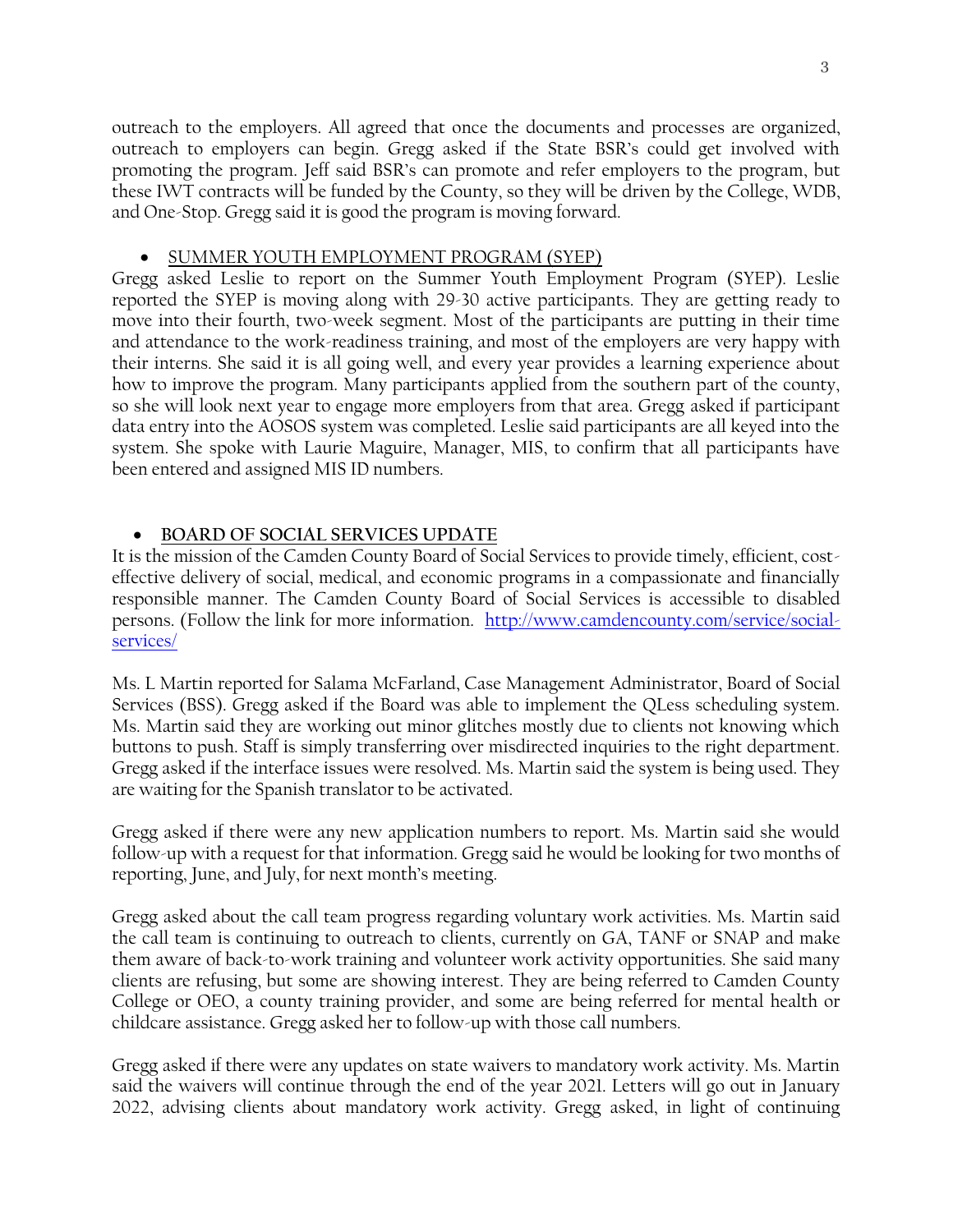waivers, if the voluntary call activity will also continue advising clients about the pending requirements. Ms. Martin said calls will likely continue. She reported for SNAP the total participating is 2, for TANF its 57, and for GA its 104. Gregg remarked the numbers were down and asked if they might change in September or January. Ms. Martin said they will likely change in January.

## • **DVRS UPDATES & PROJECT SEARCH – JEFFERSON/KENNEDY HOSPITAL**

The Division of Vocational Rehabilitation Services provides counseling, training, education, transportation, job placement, assistive technology, and other support services to people with disabilities. (Follow the link for more information)<https://www.ncdhhs.gov/divisions/dvrs>

Jeff Dietz, Manager, DVRS, DOL, reported the State has not released any information about a reopening plan. He was happy to announce that Jennifer Veneziani, Employer Outreach Coordinator, was back working in the division. His staff is still serving customers virtually and reporting to the office two days per week.

Jeff D. reported that both TD Bank and Kennedy/Jefferson have picked participants for the next training cohort. They are saying that participants will be training on-site, but it's hard to say what will happen because of the new COVID variant circulating. Gregg was surprised to hear that TD Bank will still be involved with the training. His son, who works with TD, told him there were interns running through the program this summer. Jeff D. reminded the committee that Lenape School bought the license and was also surprised to hear TD was still involved. His office will keep a close eye on outcomes going forward.

# **EMPLOYMENT SERVICES, DOL**

Employment Services provides Camden County with Career and Employer services including Temporary Disability Benefits, Family Leave Insurance, Maternity Leave, Unemployment Insurance, Social Security Disability and Workers Compensation. Services for employers included job candidate screening and recruitment. (Follow the link for more information) <https://www.nj.gov/labor/career-services/>

Kristi Connors, Manager, Employment Services, DOL, reported her division checked in 658 customers and provided services for them. There were 417 filled out virtual services requests that came from the website and training referrals since July 1<sup>st</sup> was 132, with the average being about 24 per week. She said each week the referrals are sent to MIS for data entry into the AOSOS system and checked, so it has been very consistent. Staff works with MIS to make sure customers are matched in the system and it's working very well. MIS is sending a training email to weekly requesters, and they are also addressing the backlog of 1000 customers at a rate of 100 per week. She imagines this system will get more customers into training. Kristi said she finished the fillable form, MIS checked it and the career packet is now posted the county website making it easy for customers to access. Customers can now fill out all forms online. They do not have to print them out and deliver the package in person. All eligibility documents and the check list can now be accessed and filled out online.

Gregg asked if DocuSign is being used to expedite this process. Kristi said the County is using it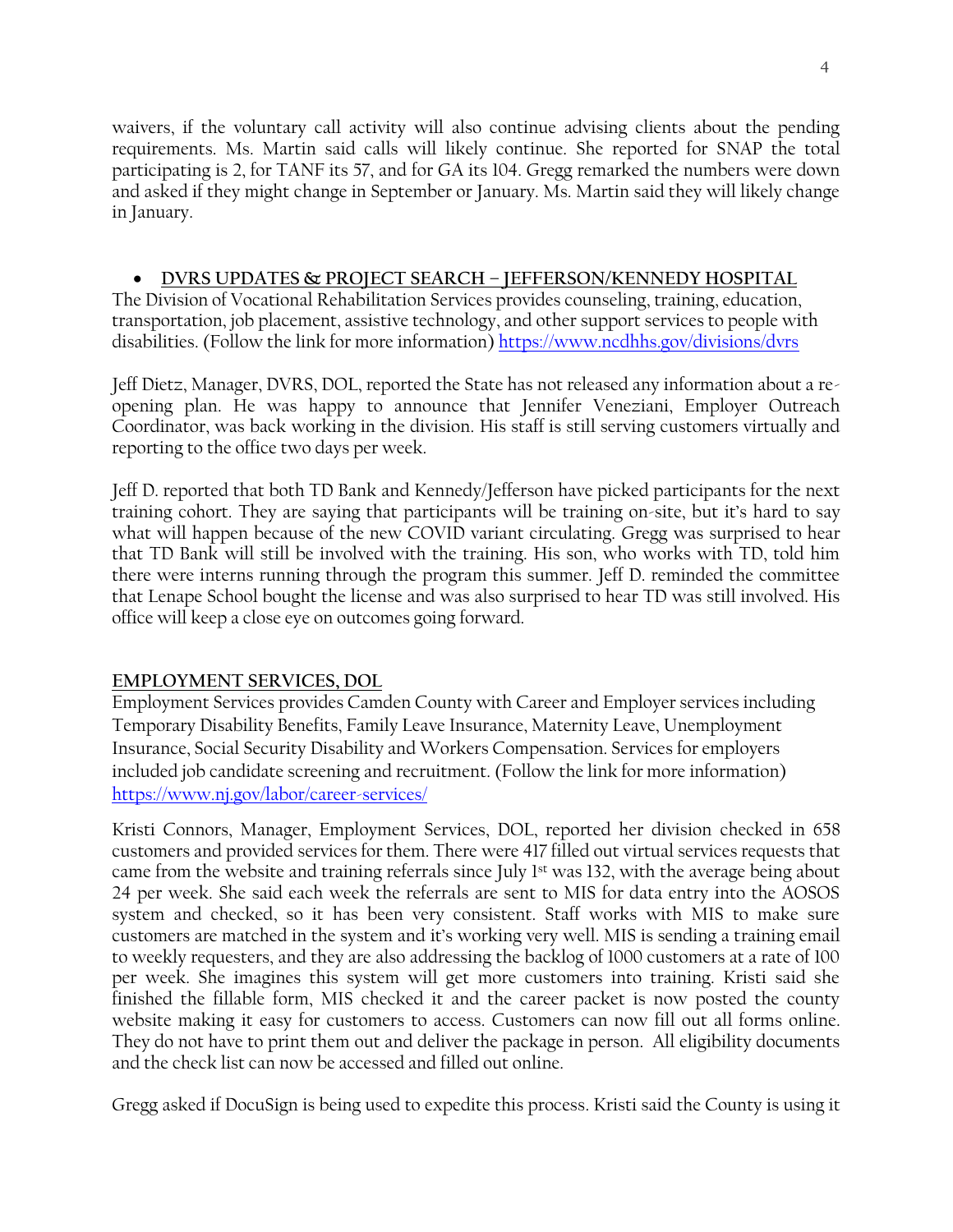for vendors and training counselors are beginning to use the service, but it is not being used online. She said it may be incorporated somewhere down the line, but for now, it makes more sense to use the fee-free word document since there is a charge for each use with DocuSign. If customers don't follow through with training it might be wasted. DocuSign becomes more valuable to the customer when they are approved for training, because it saves them a trip back and forth to the training provider to sign the training voucher.

Kristi reported Hugh Bailey, Assistant Commissioner, DOL, convened a manager's meeting on Thursday, August 5th to talk about procurement of the State's scheduling system. He reportedly said the target date for implementation would be August  $16<sup>th</sup>$  to all local counties. He is encouraging all partners to use the system and understands that Camden County has its own QLess system. He is leaving it up to each county to use their preferred system but would like scheduling to be consistent. Kristi said that all counties are not set up the same as Camden in that the move to the new location caused all partners to be housed under one roof. It may be difficult to coordinate one system that works for all partners. She said the State was talking about using the same scheduling system as the Department of Motor Vehicles. She is not exactly sure about which system they will implement. She said there was a target date, September  $7<sup>th</sup>$ , discussed for a staggered return to work for staff with services continuing virtually for some weeks after, but again, this may be a rolling date.

Kristi also reported the State gave statistics that 13,700 Camden County customers would be falling off their unemployment benefits by the September 4<sup>th</sup> date of announced expiration. She said Burlington County was at 8600 and about 5-6000 for Gloucester County. She is glad to hear WDB Directors are addressing messaging. An email blast will be sent to all UI recipients. She said messaging cannot be done enough and we should look for every way to get the message out that UI will not be seeing customers in the One-Stops. It should be visibly noted on the County website. Jeff said he already advised all concerned at the county level. Kristi said the more proactive we can be the better because people do not know.

Kristi reported the State conducted a facilities walk-through with security, treasury, and safety, which she and Jeff Dietz attended. Keith Austin, Manager, UI, also attended. There was some discussion about using some empty workspace in the facility to spread out more and socially distance. She and Jeff D. asked for more Plexiglas shielding and messaging. There was discussion about sending out a message from the State. The holdup seems to be in the content of the message so it does not sound negative and that customers should be encouraged to access all the other employment services outside of unemployment. Jeff said the WDB Directors came up with a message that is direct and to the point. He said many of the other local areas are concerned about security. Kristi said an extra security officer will be assigned for the first few weeks in all the local areas. They will also be implementing metal detector wands. It may send a negative message but better safe than sorry. The Committee discussed safety and security concerns. All agreed it is better to be prepared for an influx of customers especially in the first few weeks of state partner re-opening. Jeff also expressed concerns about having a central loudspeaker system installed so that in case of an emergency evacuation, all in the facility can be notified safely. He said one other county expressed this same concern and the State was going to install such a loudspeaker system. He has heard stories from other local areas about the frustrations of UI customers and incidences of explosive behavior. He said we need to be concerned about the safety of the staff as well as other participants that are in the building. The WDB Director's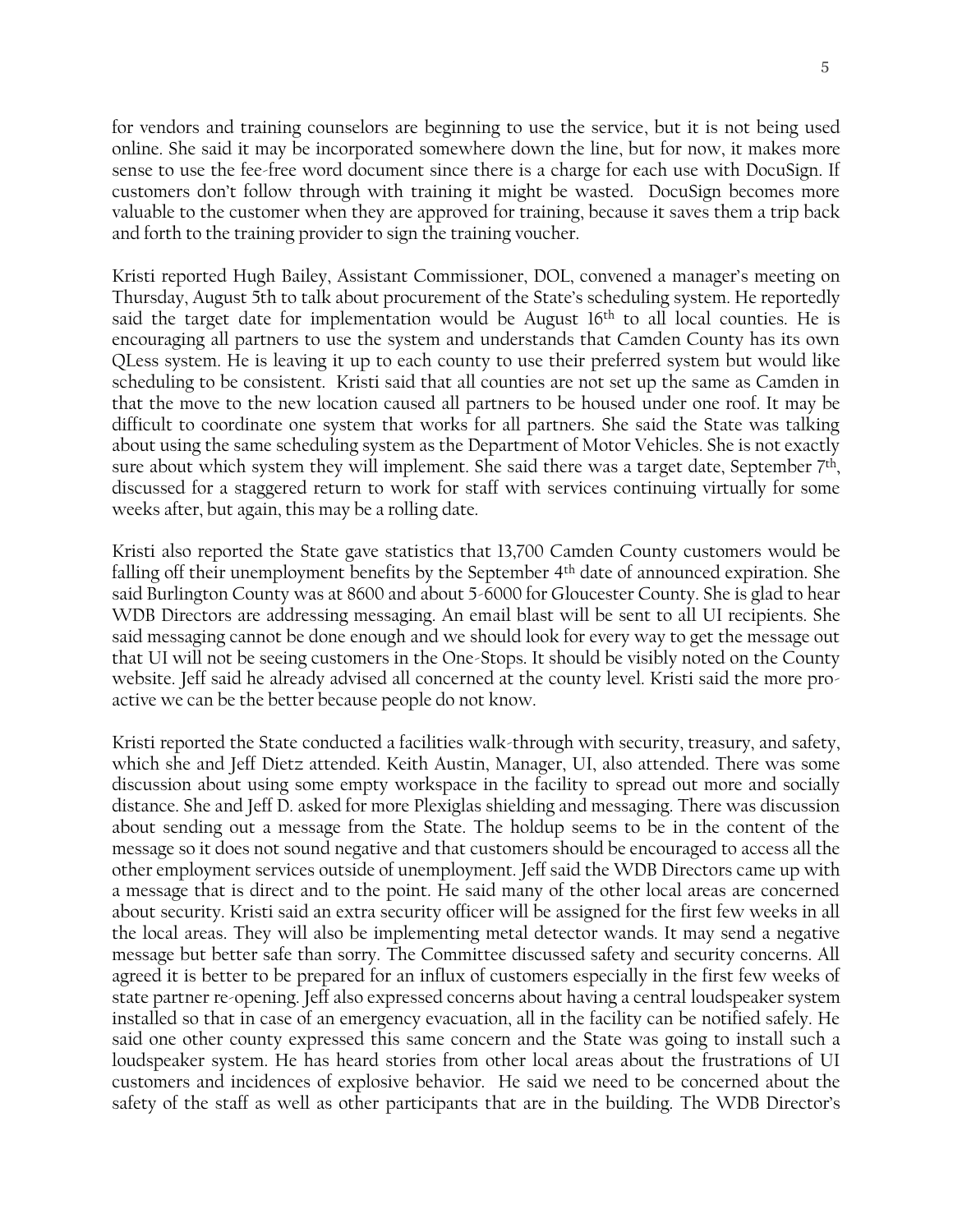message to the State was that safety should be addressed before any type of scheduling system. Kristi said another concern addressed was the policy of mask wearing. County staffs are following one policy and the State has another policy. It will be up to each local area to coordinate a consistent policy. She noted the DOL is following the Governor's orders. They are not making decisions independently.

Kristi reported she created a QR code to add to the virtual services directory and on the County website so customers can point their smart phone on the code to get directly to One-Stop services contacts.

Kristi reported on tracking customers from December 2, 2019-December 2, 2020, and into 2021. She estimated an average of 32% of customers checked from Camden zip codes, 17% were from Lindenwold and Sicklerville. One statistic she discovered was that ES served two thirds more customers one-on-one, virtually, than when offices were still open back in December 2019. She said there were more group presentations when the One-Stop was open, so the transition to virtual services provided customers with more one-on-one service.

Kristi reported the resume writing presentation was completed with a voiceover by Annie Santiago, Interviewer, ES, and she conducted a workshop for the SYEP on Friday, July 16<sup>th</sup>. Youth gave good feedback. Kristi said Kathleen Varallo, WDB, told her the youth were engaged for a good 45 minutes which was unusual, because they show up to the call but do not always actively participate.

## • **REGIONAL ACTIVITIES**

Jeff reported the WDB Directors in the southern counties are discussing the regional plan. Michelle Shirey, WDB Director, Gloucester County, is taking the lead on this effort.

Jeff reported Camden and Atlantic County *did* start the Line School Training with some online courses covering OSHA 10 and CPR. The in-person training will be conducted at the Anthony Canale Training Center in Egg Harbor Township, NJ. Sherwood Taylor, Atlantic Cape Community College, who oversees the program, is still waiting for some of the yard equipment and safety gear to be delivered to the training site. Sherwood is communicating with the equipment vendor about supply chain issues. All students in the cohort of 28 are being kept updated about progress. Jeff said the ACE team is continuing to meet virtually. There have been more participants completing the CAST test from Atlantic County. He said Camden County is beginning to promote their next training by joining the Literacy Committee in outreach at the areas National Nights Outs. The next local cohort will begin in January 2022.

Jeff reported he regularly attends the Camden Works calls and that program has been very successful. They are continuing to add more participants each week with over 470 participants register in their data base. Brian Brule, Camden City Partnership (CCP) is running that program and is doing a great job.

Jeff reported the State Employment and Training Commission (SETC), and the Garden State Employment and Training Association (GSETA) are continuing to meet regularly. GSETA launched a new website and is in the process of planning a virtual employment and training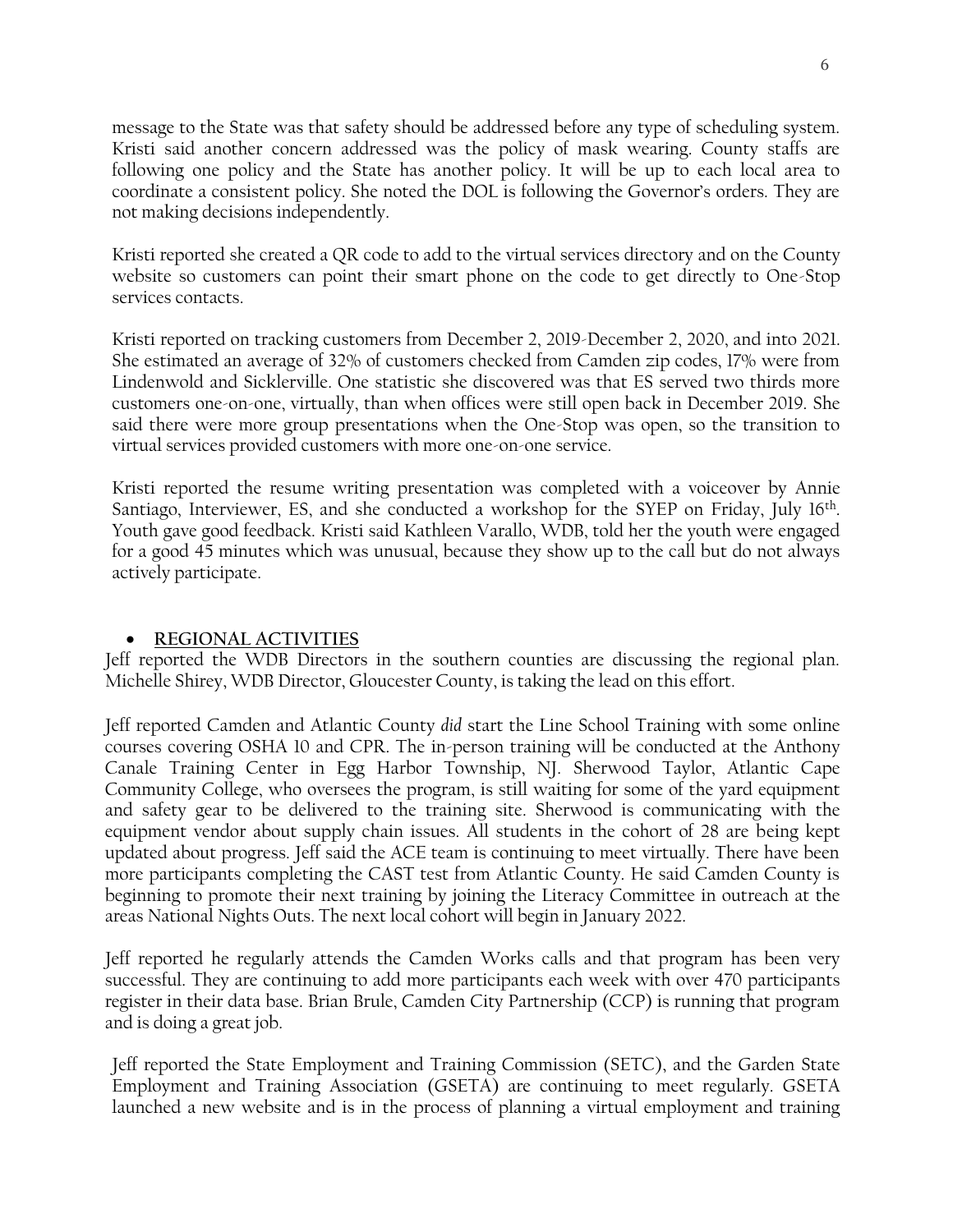conference scheduled for November 15<sup>th</sup>  $\&$  16<sup>th</sup>, 2021. Jeff said they are lining up some outstanding presenters who are committed to speak. More information can be found on the newly launched website[; www.gseta.org](http://www.gseta.org/)

# • **CONSORTIUM & INDUSTRY PARTNERSHIP UPDATE**S

Jeff reported there have been no meetings scheduled by the Eds and Meds Consortium. That group has transitioned into the Camden Works Initiative. There was another Industry Partnership meeting convened last week, but Jeff was unable to attend due to another state meeting. He said he'll get an update as to the results of that meeting.

Jeff reported the NJ SkillUp program seems to be going well. The WDB is continuing to promote the program and it has been incorporated into the SYEP. He said there is data being collected by the State to measure participation in each county. Gregg said it is a good addition to customer service, and he hoped it will be studied by administration to work out any program glitches that could improve outcomes.

# • **BUSINESS SERVICES & OUTREACH TEAM (BSOT)**

Jeff reported Jeanne Page-Soncrant, BSR, and Ricky O'Hara, Veterans Rep. are continuing the job matching initiative and sending weekly reports of employer engagement. Jeanne is on partial leave, but is continuing to work and her state supervisor, Amanda Modale, is sending us weekly reports of employer engagement as assigned to other BSR's on her behalf. Jeff said business is picking up and more employers are turning to the State for help with hiring. BSR's are organizing more state and WDB-sponsored virtual recruitments. He appreciated that Amanda is communicating with him, and he is also sending reports and updates to Bob Weil, Chair, BSOT. Kristi said Amanda is very organized.

Gregg asked the committee to take some time to discuss an idea brought forth at the last meeting by Bob Regensburger, Project Principal, Economic Development Programs, Lockheed Martin. Bob R. suggested the committee put together a white paper that documented some of the process changes, transition to virtual services, and response efforts during the pandemic. The document would include lessons learned and suggestions of processes that might help going forward. He asked the committee to think about how to approach and format the document.

Gregg suggested one approach would be to lay out the challenges presented by the pandemic, and as Bob had mentioned at the last meeting, the challenges with a move to a new facility that also forced change. He said these were challenges that may have been out of our control, but they did spur on process improvements. The process of overcoming the challenges might be documented and addressed side-by-side as they occurred within a span of six months. He further explained another idea of listing the challenges by partner or by the group as a whole. He said we could talk about what we did to overcome some of those challenges, while at the same time acknowledging what challenges remain going forward. He said these were his ideas in terms of an outline for format to start with.

Gregg asked Bob R. his thoughts about how to reach an outline or starting point, what do we want to include and what don't we want to miss. Bob said much will be predicated by the inputs of the team in terms of where the inputs are focused. For example, it might be in process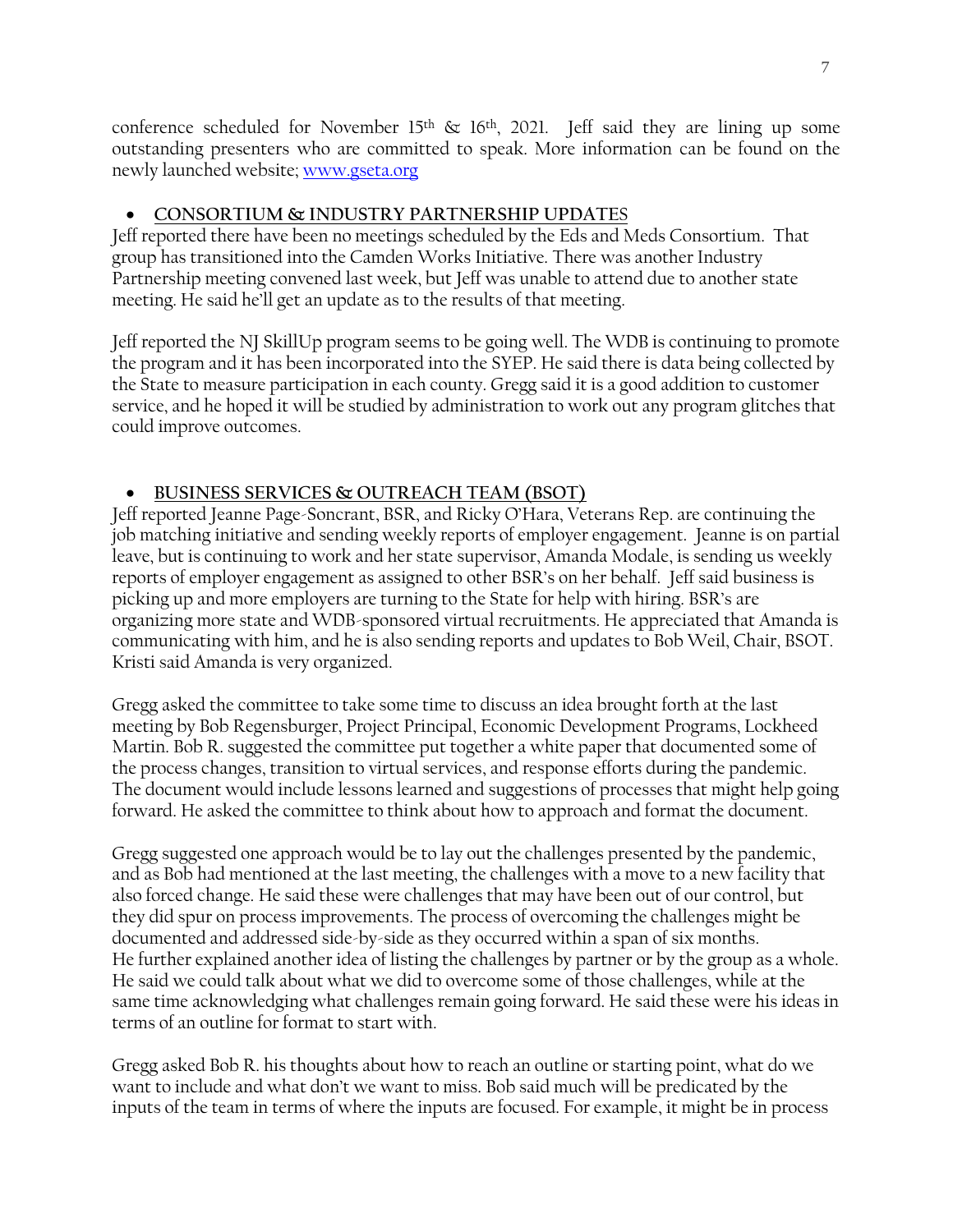improvement, or it might be in areas of better uses of current technology. He also said it may be in the area of relaxation of certain requirements, as it may have been appropriate to do so, in order to move processes and performance forward. Bob said at this point it's hard to say what the format might look like, but the overarching all of this; he felt the team did an outstanding job in meeting the demand of an extreme set of circumstances. He felt it was important to express concerns about the risk of reverting back to old processes and practices that were not an effective way of doing business. It may be good to highlight the progress made and under what conditions, how it empowered staff and leaders to make more decisions at the local level.

Bob felt it would be good to document and good to demonstrate the creativity and dedication of the team that looked at processes, and how to improve them, and how to do better. While he wasn't sure how to approach format, he felt once the challenges and accomplishments are laid out, it can be analyzed and expounded upon with a better sense of how the document will be constructed once input can be contributed to a draft. He is thinking of a document that includes an Executive Summary that lays out the overarching conditions, and it could be broken down into certain component parts or functional areas. It also could be broken out by category of the facility itself. It could address the objectives of the move that set out to create an integration of functions and services. He noted a lot of work was done to make that happen and the results were good, He offered, as he said at the last meeting, he would be more than happy to take all inputs and help shape it in whatever way it needs to flow well to the reader.

Gregg thanked Bob for his input and appreciated this offer to help. He said he wants to give the paper (document) purpose. Gregg asked how we can create a document that goes beyond simply stating the challenges and actions and is useful going forward. Jeff suggested the document can be formatted along the same lines as the local strategic plan or it could be approached as a process improvement plan. Gregg said it could be a type of a springboard for the local plan. Gregg suggested the document be summarized, at the end, with some recommendations going forward, then the document becomes, number one, useful and number two, can become a springboard for the plan. The white paper could be addressed in the plan and included as an attachment to the plan. The Committee discussed more ideas about how to coordinate the writing of the white paper document with the writing of the local plan.

Kristi said there may be a problem addressing the success of tracking because the moved caused all partners to use that system for 15 months and were able to prove services improved participation by residents outside of Camden City proper. The shutdown broke down the collective process, so that only ES was using the system during the last fiscal year. She also said one thing discovered was the digital divide; question being, could we serve customers virtually and we found that we could. The move caused the partners to work in tandem; the shutdown caused the partners to work remotely, but solutions to service created coordination. She said the overall theme can be the local area adapted a "let's just get it done" philosophy, which was eventually supported by the State, outside of UI, and it's that which produced better results for customers and the digital divide. It also empowered the local partner leaders to try new processes such as the Board's Voluntary Call team, the Resource Center's follow-up file review and outreach team. Kristi will share the tracking data from her check-in and workflow reported, and it can be adapted to the document using the process evaluation completed for the WDB Certification. She also noted the fact that service increased from one-third to two-thirds just by calling customers by phone. It was found to be very effective, and it is not going backward, but